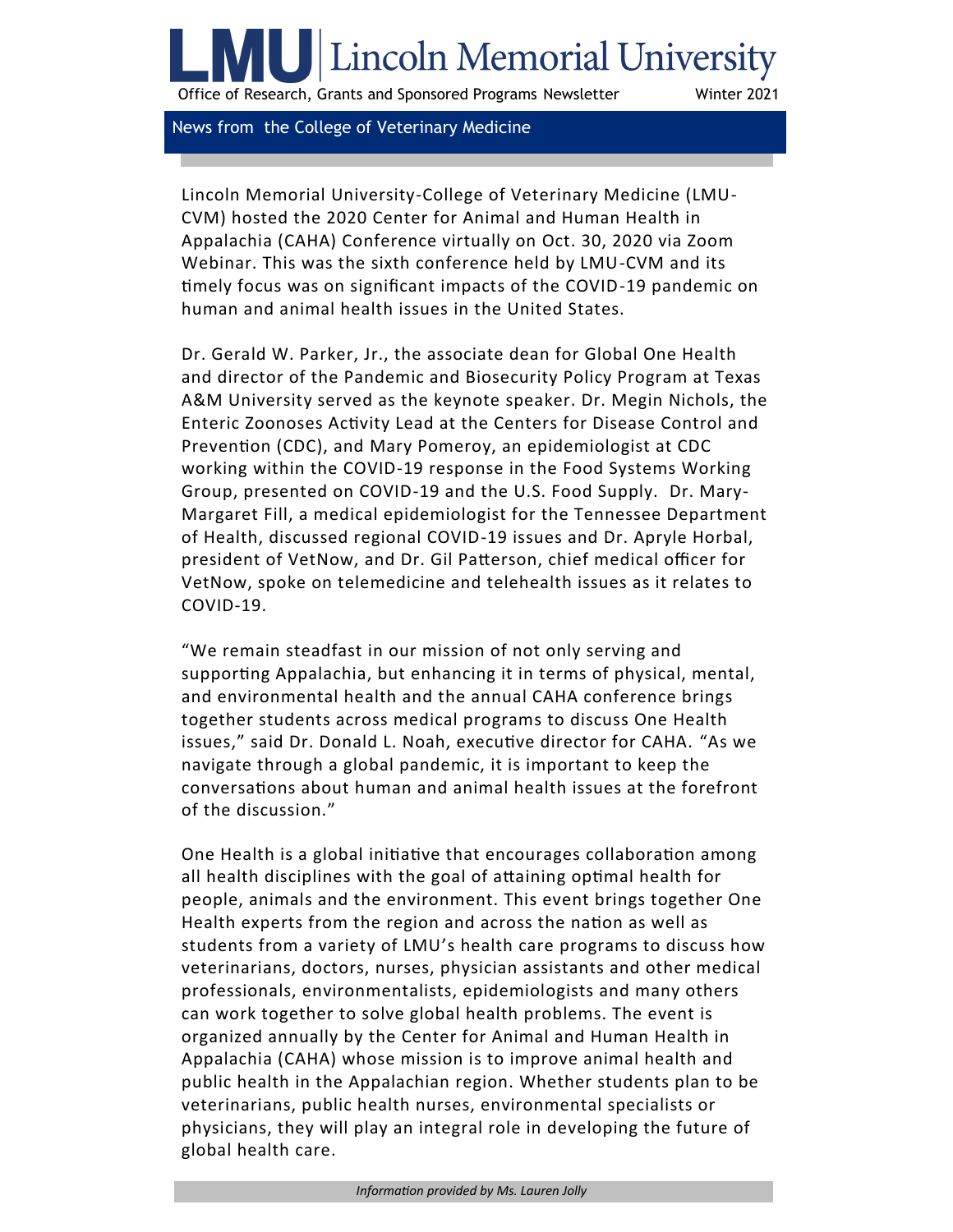# <span id="page-1-0"></span>**ILL** Lincoln Memorial University

Office of Research, Grants and Sponsored Programs Newsletter Winter 2021

News from the College of Veterinary Medicine, cont.

LMU-CVM was recently recognized by the World Organization for Animal Health (OIE) Collaborating Centre Network for Veterinary Emergencies (EmVetNet), for its contributions to the Global Thematic Platform on Animal Welfare activities during the COVID-19 global pandemic. [https://www.lmunet.edu/news/cvm/oie\\_research.php](#page-1-0)

#### **Publications:**

Wood, P. L. (2020). Fatty Acyl Esters of Hydroxy Fatty Acid (FAHFA) Lipid Families. *Metabolites*, *10*(12), 512.

Fogelberg, K., Simons, M. and Anderson, S. (2020). Qualitative Analysis of Student Responses to Survey Questions Investigating Student Perceptions of Case-Based Learning. *Education in the Health Professions.* (in press)

Hunt, J. A., Schmidt, P., Perkins, J., Newton, G., & Anderson, S. L. (2020). Comparison of Three Canine Models for Teaching Veterinary Dental Cleaning. Journal of Veterinary Medical Education, e20200001. [https:// jvme.utpjournals.press/doi/10.3138/jvme](https://nam12.safelinks.protection.outlook.com/?url=https%3A%2F%2Fjvme.utpjournals.press%2Fdoi%2F10.3138%2Fjvme-2020-0001&data=04%7C01%7CCarolyn.Gulley%40lmunet.edu%7C94c6bef9a6034489978b08d8b3cfe638%7Cd3ef1a875daf4bdfa11b40412f4a2b3c%7C0%7C0%7C63745705279918)-2020-0001

Henderson, A.L., Pierce, B. J. (2020). Puppy Neural Development and Conditioning. Veterinary Focus. [https://vetfocus.royalcanin.com/en/doc](https://nam12.safelinks.protection.outlook.com/?url=https%3A%2F%2Fvetfocus.royalcanin.com%2Fen%2Fdoc-475.html%3Futm_medium%3Dnewsletter%26utm_source%3Den%26utm_campaign%3Ddoc-475%26utm_content%3D2442866-H0p3vHpnhmvxUvN&data=04%7C01%7CCarolyn.Gulley%40lmunet.e)-[475.html? utm\\_medium=newsletter&utm\\_source=en&utm\\_campaign=doc](https://nam12.safelinks.protection.outlook.com/?url=https%3A%2F%2Fvetfocus.royalcanin.com%2Fen%2Fdoc-475.html%3Futm_medium%3Dnewsletter%26utm_source%3Den%26utm_campaign%3Ddoc-475%26utm_content%3D2442866-H0p3vHpnhmvxUvN&data=04%7C01%7CCarolyn.Gulley%40lmunet.e)-[475&utm\\_conten t=2442866](https://nam12.safelinks.protection.outlook.com/?url=https%3A%2F%2Fvetfocus.royalcanin.com%2Fen%2Fdoc-475.html%3Futm_medium%3Dnewsletter%26utm_source%3Den%26utm_campaign%3Ddoc-475%26utm_content%3D2442866-H0p3vHpnhmvxUvN&data=04%7C01%7CCarolyn.Gulley%40lmunet.e)-H0p3vHpnhmvxUvN

Muro, Noelle; Gilley, Robert; Kemper, Andrew; Benitez, Marian; Barry, Sabrina; McNally, Craig (2021). Stiffness of a Type II External Skeletal Fixator and Locking Compression Plate in a Fracture Gap Model. Veterinary Surgery. Accepted.

Wisnieski, L., Amrine, D., Cernicchiaro, N., Sanderson, M., and Renter, D. (2020). Weather conditions associated with bovine respiratory disease mortality in male auction market-derived beef calves. American Journal of Veterinary Research. [In press].

Paul L. Wood, William Muir, Undine Christmann, Philippa Gibbons, Courtney L. Hancock, Cathleen M. Poole, Audrey L. Emery, Jesse R. Poovey, Casey Hagg, Jon J. Scarborough, Jordon S. Christopher, Alexander T. Dixon, Dustin J. Craney. (2020). Lipidomics of chicken egg yolk: High resolution mass spectrometric characterization of nutritional lipid families. Poultry Science. [https:// www.sciencedirect.com/science/article/pii/S0032579120308671](https://nam12.safelinks.protection.outlook.com/?url=https%3A%2F%2Fwww.sciencedirect.com%2Fscience%2Farticle%2Fpii%2FS0032579120308671&data=04%7C01%7CCarolyn.Gulley%40lmunet.edu%7C94c6bef9a6034489978b08d8b3cfe638%7Cd3ef1a875daf4bdfa11b40412f4a2b3c%7C0%7C0%7C63)

J. Gibbons, P. Gibbons, and L. Miller. (2020). Didactic Assisted Reproductive Techniques Experiences for Veterinary Students at Lincoln Memorial University. American Embryo Transfer Association Newsletter. [https:// www.aeta.org/newsletter/?p=2394](https://nam12.safelinks.protection.outlook.com/?url=https%3A%2F%2Fwww.aeta.org%2Fnewsletter%2F%3Fp%3D2394&data=04%7C01%7CCarolyn.Gulley%40lmunet.edu%7C94c6bef9a6034489978b08d8b3cfe638%7Cd3ef1a875daf4bdfa11b40412f4a2b3c%7C0%7C0%7C637457052799209782%7CUnknown%7)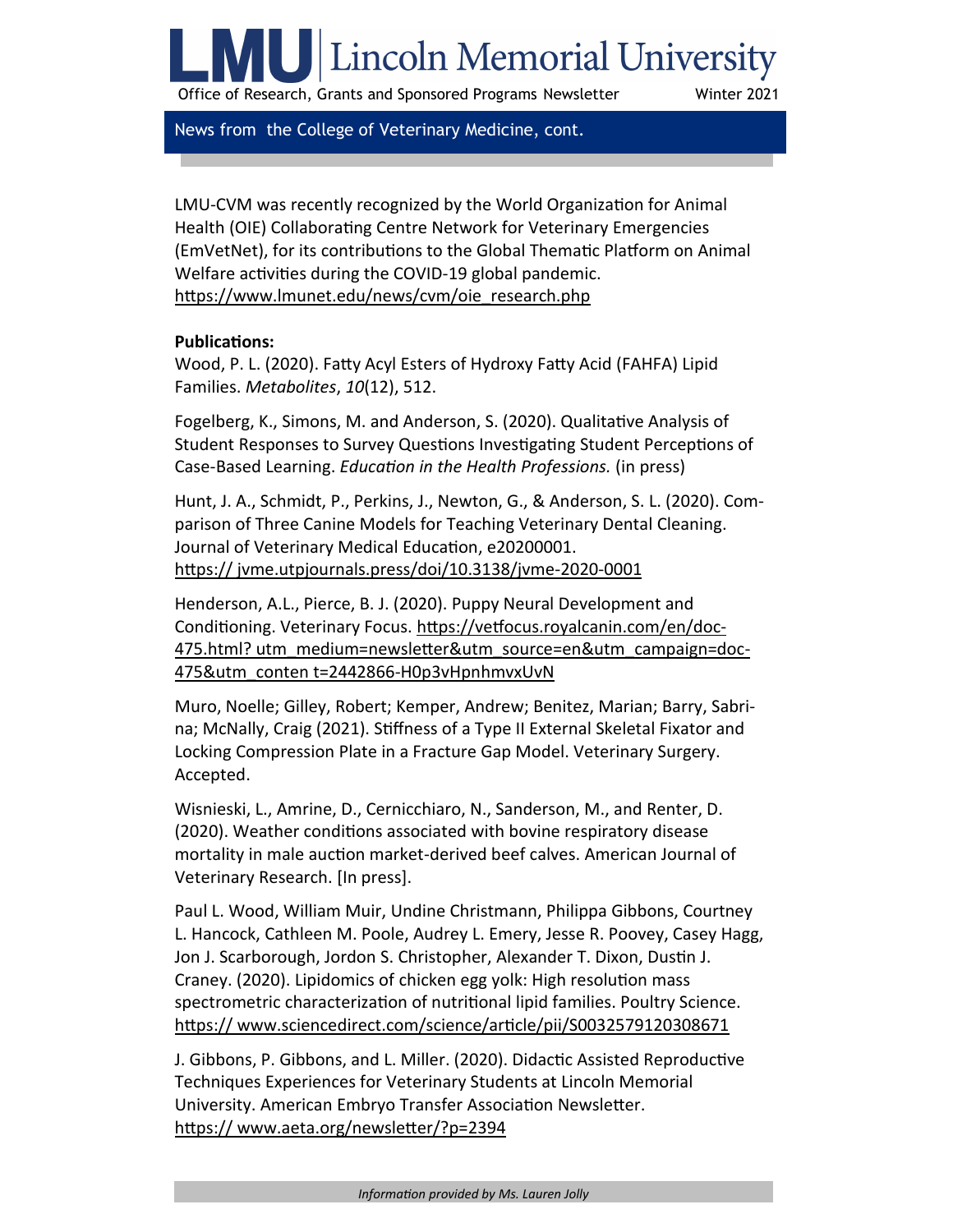# Lincoln Memorial University

Office of Research, Grants and Sponsored Programs Newsletter Winter 2021

News from the College of Veterinary Medicine, cont.

Vanithamani S., Akino Mercy C.S., Kanagavel M., Sumaiya K., Bothammal P., Saranya P., Prasad M., Ponmurugan K., Muralitharan G., Al-Dhabi N.A., Verma A., Vijayachari P., Natarajaseenivasan K., Biochemical analysis of leptospiral LPS explained the difference between pathogenic and non-pathogenic serogroups, Microbial Pathogenesis (2021), doi: [https://doi.org/10.1016/](https://nam12.safelinks.protection.outlook.com/?url=https%3A%2F%2Fdoi.org%2F10.1016%2Fj.micpath.2021.104738&data=04%7C01%7CCarolyn.Gulley%40lmunet.edu%7C49337f0086304d4e483508d8cde0ac74%7Cd3ef1a875daf4bdfa11b40412f4a2b3c%7C0%7C0%7C637485712173180123%7CUnknown) [j.micpath.2021.104738.](https://nam12.safelinks.protection.outlook.com/?url=https%3A%2F%2Fdoi.org%2F10.1016%2Fj.micpath.2021.104738&data=04%7C01%7CCarolyn.Gulley%40lmunet.edu%7C49337f0086304d4e483508d8cde0ac74%7Cd3ef1a875daf4bdfa11b40412f4a2b3c%7C0%7C0%7C637485712173180123%7CUnknown)

Daly, A., Deible, C., Lamb, C., Santacaterina, S., Marzolf, N., Page, A., Horohov, D., Wood, P., Werre, S., Chapman, S., Christmann, U. Surfactant protein D concentrations in serum and bronchoalveolar lavage fluid from young healthy horses housed on pasture or in a barn environment. American Journal of Veterinary Research, 2021, 82:2, 152-157. [https://doi.org/10.2460/](https://nam12.safelinks.protection.outlook.com/?url=https%3A%2F%2Fdoi.org%2F10.2460%2Fajvr.82.2.152&data=04%7C01%7CCarolyn.Gulley%40lmunet.edu%7C49337f0086304d4e483508d8cde0ac74%7Cd3ef1a875daf4bdfa11b40412f4a2b3c%7C0%7C0%7C637485712173190116%7CUnknown%7CTWFpb) [ajvr.82.2.152](https://nam12.safelinks.protection.outlook.com/?url=https%3A%2F%2Fdoi.org%2F10.2460%2Fajvr.82.2.152&data=04%7C01%7CCarolyn.Gulley%40lmunet.edu%7C49337f0086304d4e483508d8cde0ac74%7Cd3ef1a875daf4bdfa11b40412f4a2b3c%7C0%7C0%7C637485712173190116%7CUnknown%7CTWFpb)

Muro, N. M., Gilley, R. S., Kemper, A. R., Benitez, M. E., Barry, S. L., & McNally, C. Stiffness of a type II external skeletal fixator and locking compression plate in a fracture gap model. *Veterinary Surgery*. [https://onlinelibrary.wiley.com/](https://nam12.safelinks.protection.outlook.com/?url=https%3A%2F%2Fonlinelibrary.wiley.com%2Fdoi%2Ffull%2F10.1111%2Fvsu.13563&data=04%7C01%7CCarolyn.Gulley%40lmunet.edu%7C49337f0086304d4e483508d8cde0ac74%7Cd3ef1a875daf4bdfa11b40412f4a2b3c%7C0%7C0%7C63748571217) [doi/full/10.1111/vsu.13563](https://nam12.safelinks.protection.outlook.com/?url=https%3A%2F%2Fonlinelibrary.wiley.com%2Fdoi%2Ffull%2F10.1111%2Fvsu.13563&data=04%7C01%7CCarolyn.Gulley%40lmunet.edu%7C49337f0086304d4e483508d8cde0ac74%7Cd3ef1a875daf4bdfa11b40412f4a2b3c%7C0%7C0%7C63748571217)

Wood, P. L. (2020). Fatty Acyl Esters of Hydroxy Fatty Acid (FAHFA) Lipid Families. *Metabolites* [https://doi.org/10.3390/metabo10120512](https://nam12.safelinks.protection.outlook.com/?url=https%3A%2F%2Fdoi.org%2F10.3390%2Fmetabo10120512&data=04%7C01%7CCarolyn.Gulley%40lmunet.edu%7C49337f0086304d4e483508d8cde0ac74%7Cd3ef1a875daf4bdfa11b40412f4a2b3c%7C0%7C0%7C637485712173200109%7CUnknown%7CTWFp)

Fogelberg, K., Simons, M. and Anderson, S. (2020). Qualitative Analysis of Student Responses to Survey Questions Investigating Student Perceptions of Case -Based Learning. *Education in the Health Professions.* (in press)

LMU-CVM students, Dalena Hobbs & Taylor Mittleider, presented their virtual poster, recorded audio, and Q&A presentations at the International Embryo Technology Society which was originally scheduled to be held in Lima, Peru (January 18-21, 2021).

An article discussing research on admission challenges conducted by LMU for Banfield can be found [here](https://nam12.safelinks.protection.outlook.com/?url=https%3A%2F%2Fwww.avma.org%2Fjavma-news%2F2021-02-15%2Fpotential-veterinary-students-face-layered-admission-challenges&data=04%7C01%7CCarolyn.Gulley%40lmunet.edu%7C49337f0086304d4e483508d8cde0ac74%7Cd3ef1a87) on the JAVMA website. The Banfield research mentioned in the above article can be found here.

B. Price, T. Mittleider, S. Collins, P. Gibbons, and J. Gibbons. (2020). Out of Season Artificial Insemination and Embryo Transfer Results in Ewes: A Field Trial. American Embryo Transfer Association Newsletter. [https://](https://nam12.safelinks.protection.outlook.com/?url=https%3A%2F%2Fwww.aeta.org%2Fnewsletter%2F%3Fp%3D2387&data=04%7C01%7CCarolyn.Gulley%40lmunet.edu%7C94c6bef9a6034489978b08d8b3cfe638%7Cd3ef1a875daf4bdfa11b40412f4a2b3c%7C0%7C0%7C637457052799219775%7CUnknown%7) [www.aeta.org/ newsletter/?p=2387](https://nam12.safelinks.protection.outlook.com/?url=https%3A%2F%2Fwww.aeta.org%2Fnewsletter%2F%3Fp%3D2387&data=04%7C01%7CCarolyn.Gulley%40lmunet.edu%7C94c6bef9a6034489978b08d8b3cfe638%7Cd3ef1a875daf4bdfa11b40412f4a2b3c%7C0%7C0%7C637457052799219775%7CUnknown%7)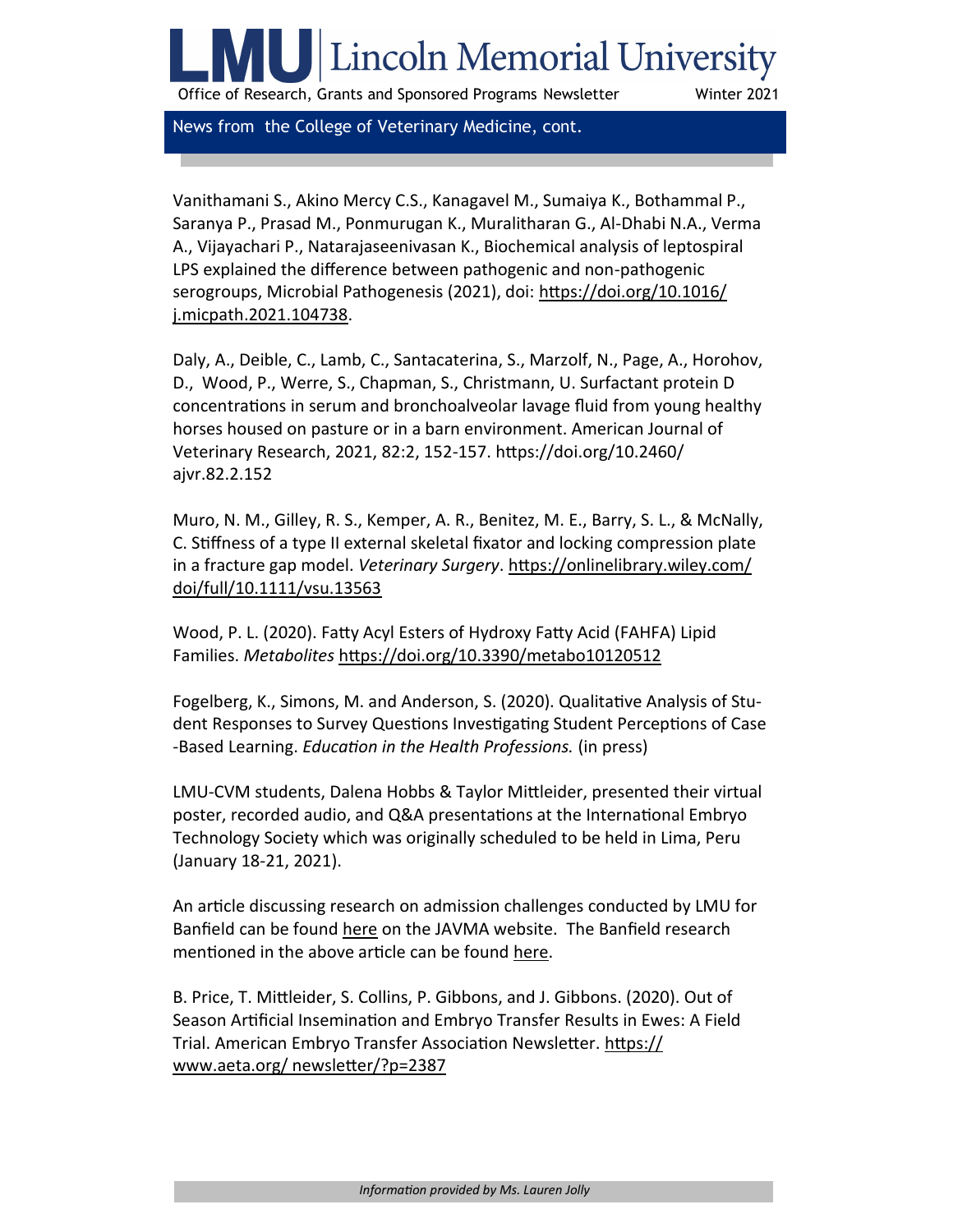# **U** Lincoln Memorial University

Office of Research, Grants and Sponsored Programs Newsletter Winter 2021

News from the College of Veterinary Medicine, cont.

Herdt, T., Wisnieski, L., and Buschweitz, J. (2020). Random-effects linear model application to herd-level assessment of bovine hepatic trace mineral concentrations. Journal of Veterinary Diagnostic Investigation. [In press].

Christmann, U. (2020). Best practices in veterinary personal protective equipment. Revue Scientifique et Technique de l'OIE, 39(2), 561–577. [https:// doi.org/10.20506/rst.39.2.3107](https://nam12.safelinks.protection.outlook.com/?url=https%3A%2F%2Fdoi.org%2F10.20506%2Frst.39.2.3107&data=04%7C01%7CCarolyn.Gulley%40lmunet.edu%7C94c6bef9a6034489978b08d8b3cfe638%7Cd3ef1a875daf4bdfa11b40412f4a2b3c%7C0%7C0%7C637457052799219775%7CUnknown%7CTWFp)

DeBriyne N., Dalla Villa P., Golab G., Gruszynski K., Pawlowski E., Hammond-Seaman A., Moody S., Noga Z., Ramos M., Simmons H., Tickel J., Vroegindewey G. Overcoming the Impact of COVID-19 on Animal Welfare: COVID-19 Thematic Platform on Animal Welfare. OIE Bulletin. [https://oiebulletin.com/?p=15661](https://nam12.safelinks.protection.outlook.com/?url=https%3A%2F%2Foiebulletin.com%2F%3Fp%3D15661&data=04%7C01%7CCarolyn.Gulley%40lmunet.edu%7C94c6bef9a6034489978b08d8b3cfe638%7Cd3ef1a875daf4bdfa11b40412f4a2b3c%7C0%7C0%7C637457052799229765%7CUnknown%7CTWFpbGZs)

Evans K. and Vroegindewey G. Technological Disasters and Veterinary Services. OIE Bulletin. [https://doi.org/10.20506/ rst.39.2.3095](https://nam12.safelinks.protection.outlook.com/?url=https%3A%2F%2Fdoi.org%2F10.20506%2Frst.39.2.3095&data=04%7C01%7CCarolyn.Gulley%40lmunet.edu%7C94c6bef9a6034489978b08d8b3cfe638%7Cd3ef1a875daf4bdfa11b40412f4a2b3c%7C0%7C0%7C637457052799229765%7CUnknown%7CTWFp)

Vroegindewey, G. and Kertis, K. Veterinary Services: health, safety and wellness for veterinary professionals in disaster preparedness and response. OIE Bulletin. [https://doi.org/10.20506/rst.39.2.3111](https://nam12.safelinks.protection.outlook.com/?url=https%3A%2F%2Fdoi.org%2F10.20506%2Frst.39.2.3111&data=04%7C01%7CCarolyn.Gulley%40lmunet.edu%7C94c6bef9a6034489978b08d8b3cfe638%7Cd3ef1a875daf4bdfa11b40412f4a2b3c%7C0%7C0%7C637457052799239760%7CUnknown%7CTWFp)

#### **Grants:**

Dr. Micha Simons was awarded the AVMA Veterinary Educator Professional Development Grant for her project entitled "Diversity, Equity, and Inclusion (DEi) Matters - The Launch of Faculty & Staff DEI Training at LMU CVM"

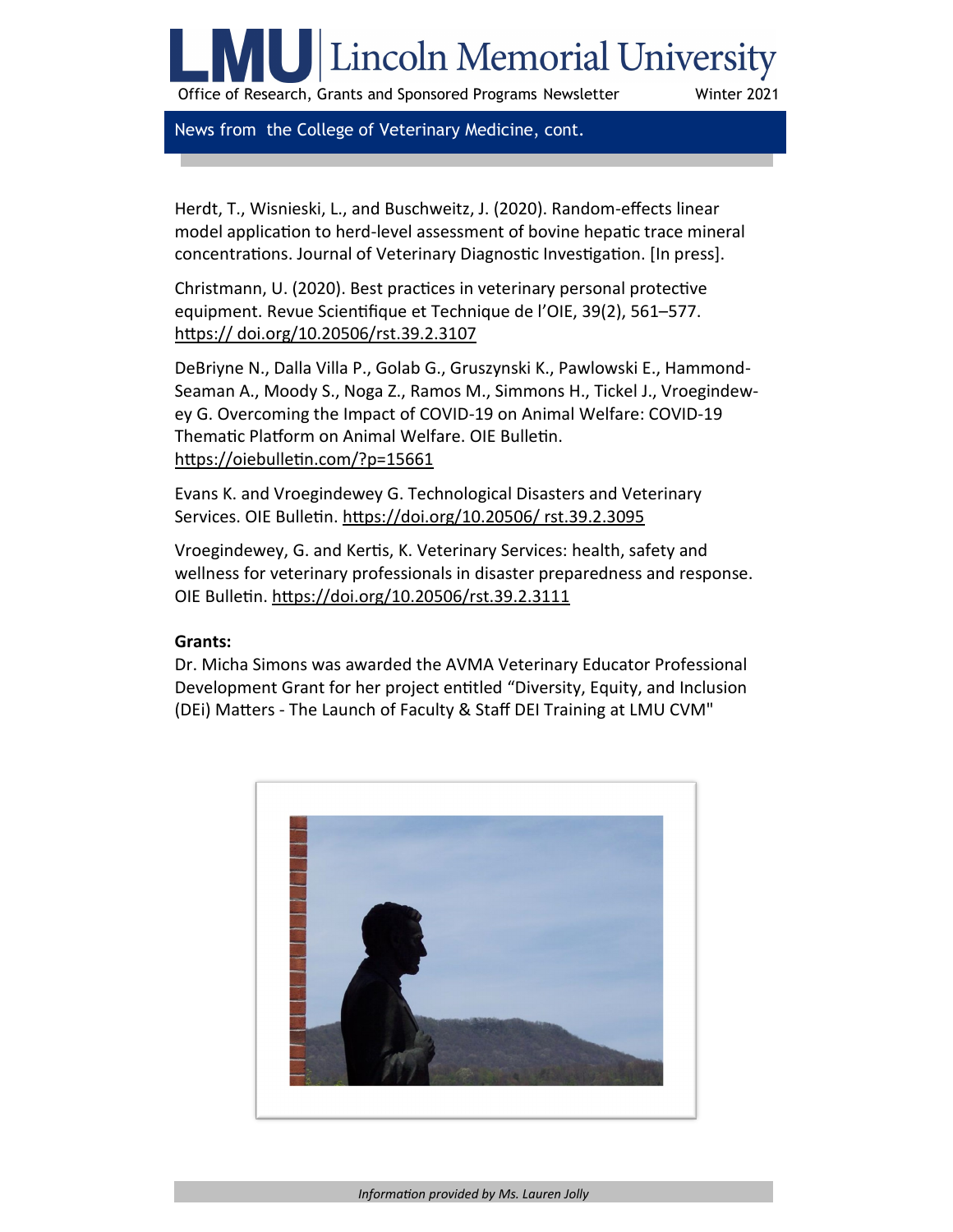# **IV** Lincoln Memorial University

Office of Research, Grants and Sponsored Programs Newsletter Winter 2021

News from the Paul V. Hamilton School of Arts, Humanities and Social Sciences

## **Dr. Clyde Ray**

Participated in a panel on free speech and the First Amendment at LMU, October 26, 2020. Authored a book review on Matthew Slaboch's *A Road to Nowhere: The Idea of Progress and its Critics* in [Comparative Political Theory.](https://nam12.safelinks.protection.outlook.com/?url=https%3A%2F%2Fbrill.com%2Fview%2Fjournals%2Fcpt%2Fcpt-overview.xml&data=04%7C01%7CMaryAnn.Thrush%40lmunet.edu%7Cbfb3ae78ce3b435f95ba08d876b3f9b2%7Cd3ef1a875daf4bdfa11b40412f4a2b3c%7C0%7C0%7C63738986264943360)

Social Science Review on C. Bradley Thompson's recent *America's Revolutionary Mind: A Moral History of the American Revolution and the Declaration That Defined It.* 

Article on the use of active learning strategies in political theory courses under review at the *Journal of Political Science Education*.

Writing a book manuscript on the concept of judicial statesmanship, which builds on earlier work on Chief Justice John Marshall and the idea of political leadership.

Teaching a senior seminar on comparative constitutional design this spring and hope that might be a source of co-authorship with students, as we consider and compare different constitutional and electoral systems against our own.

#### **Dr. Kevin Jennings**

Jennings, K. (2020). Chapter 6: Equipment. In *The Management of Police Specialized Tactical Units* by Tomas Mijares and Ronald McCarthy. Charles C. Thomas Publisher, Ltd.

#### Conference Presentations:

Jennings, K. (October 2020). Open Source Digital Forensics Tools. Presented at the International Integrated Research Conference, Manilla, The Philippines (Online)

Jennings, K. (September 2020). The Fundamentals of Computer Crime and Digital Forensics. Online Training for Criminology Academics. Manila, The Philippines (online)

#### **Dr. Mollie Carter**

Lecture: Self-care, LMU Baptist Collegiate Ministry. *Jesus's example of Self-Care in Matthew 14.* October 2020.

Presenting with Colleagues Rebecca Carmack-Lawson and Luke Walden. The presentation comes from data we collected on a clinical trial where I was a therapist. We implemented a harm reduction model of substance abuse treatment with adolescents and found that the treatment model also decreased client's instances of truancy and disciplinary action in school.

Walden, L., Carter, M. D. K., & Carmack, R. (2021). Harm Reducing A-CRA Implementation Decreases Truancy and Disciplinary Action. Paper accepted for presentation at National Association of School Psychologists Conference. Virtual: February 2021.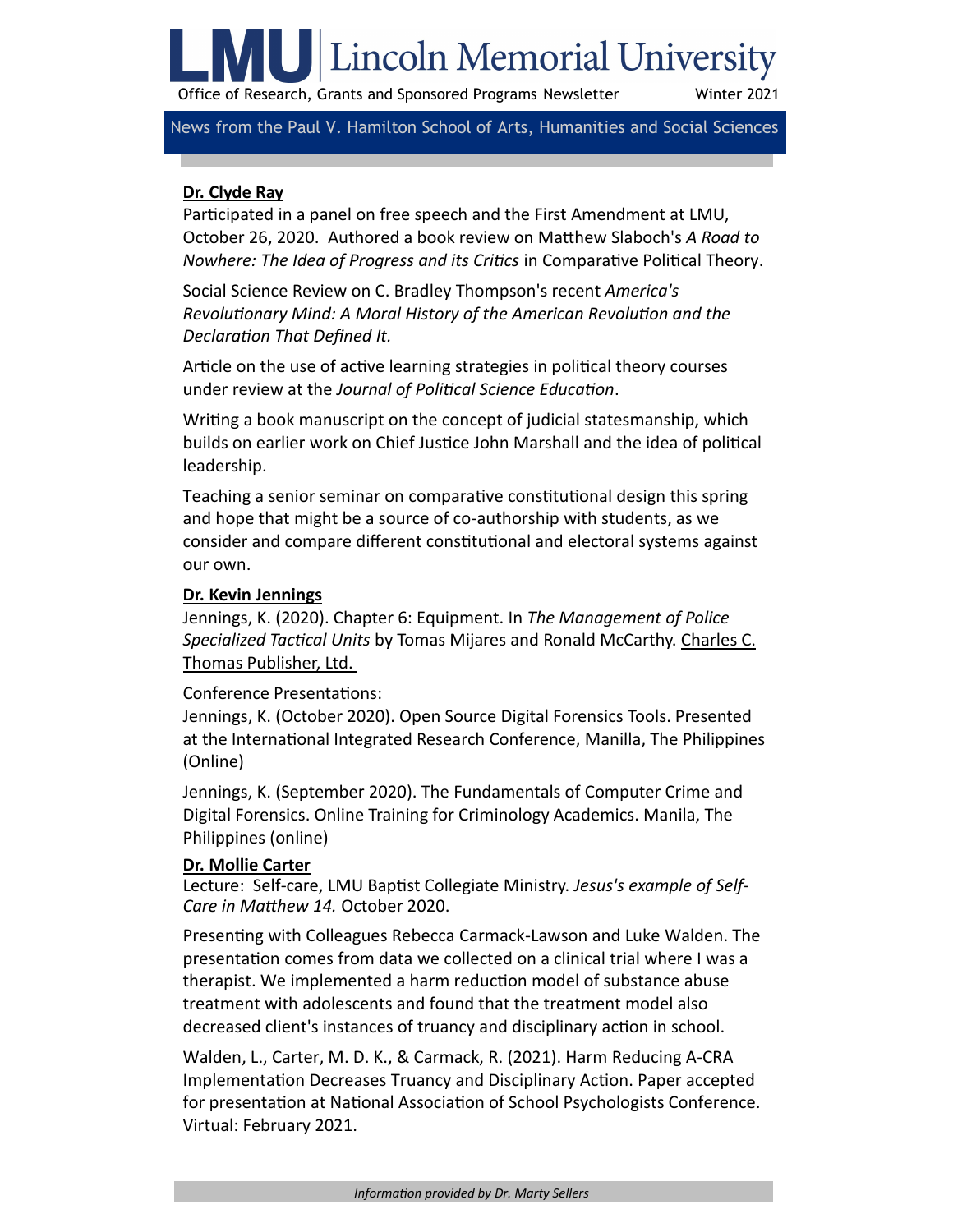# Lincoln Memorial University

Office of Research, Grants and Sponsored Programs Newsletter Winter 2021

News from the Paul V. Hamilton School of Arts, Humanities and Social Sciences

## **Dr. Anita Black**

Black, J. A. (2020). Jeremy Bentham, In *Criminal Justice in America: The Encyclopedia of Crime, Law Enforcement, Courts, and Corrections*. ABC & CLIO, Vol https://products.abc-clio.com/ABC-[CLIOCorporate/product.aspx?](https://nam12.safelinks.protection.outlook.com/?url=https%3A%2F%2Fproducts.abc-clio.com%2FABC-CLIOCorporate%2Fproduct.aspx%3Fpc%3DA5701C&data=04%7C01%7CMaryAnn.Thrush%40lmunet.edu%7C29b82e4b6857495f137d08d875cedc15%7Cd3ef1a875daf4bdfa11b40412f4a2b3c%7C0%7C0%7) [pc=A5701C](https://nam12.safelinks.protection.outlook.com/?url=https%3A%2F%2Fproducts.abc-clio.com%2FABC-CLIOCorporate%2Fproduct.aspx%3Fpc%3DA5701C&data=04%7C01%7CMaryAnn.Thrush%40lmunet.edu%7C29b82e4b6857495f137d08d875cedc15%7Cd3ef1a875daf4bdfa11b40412f4a2b3c%7C0%7C0%7) (Publication date November 2020)

Comparing College Students' Definitions of Date Rape and Sexual Consent with Tennessee's Legal Definitions. The purpose of this research is to determine exactly how undergraduate college students define sexual consent and sexual assault. Their definitions will be compared to the legal definition in Tennessee. Samples are collected from LMU, UT and ETSU.

#### **Dr. Maryann Thrush**

Book Review

Zaleski, K., Enrile, A., Weiss, E.L., Wang, X. (Eds.). (2020). *Women's Journey to Empowerment in the 21st Century: A Transnational Feminist Analysis of Women's Lives in Modern Times.* New York City, NY: Oxford University Press.

**Dr. Ann-Marie Buchanan** and Dr. Oliver J. Davis' presentation to NACSW in November 2020: Our faith is the lens that we use to assess the political actions which we are looking to defend or to change. Jesus taught us how to look through the eyes of our neighbors as we make our daily "political" decisions which relate to our interactions and policies toward those who are our neighbors. By integrating faith and social work practice in the political arena, the focus on promoting the betterment of our neighbors' lives is of utmost importance.

# **Dr. Kay Paris**

Presentation: Aire, A.; Miksa, P.; Paris, K.; Kiser, K.; Savage, J.; Harper-Hannigan, K.; Buchanan, J.; Jimenez, S.; DeFranco, G.; Noe, S. *Asynchronous Modules and Live Patient Simulation to Teach Social Determinants of Health Outcomes.* National Center for Interprofessional Education (NCIPE) Nexus Summit 2020, online August 20, 2020.

Poster: Maska, P.; Kaiser, K.; Paris, K.; Savage, J.; DeFranco, G.; Harper-Hannigan, K.; Yost, T.; Buchanan, J.; Jimenez, S**.**; Noe, S.; Airee, A. *Interprofessional Education Pilot Project on Social Determinants of Health* – Tennessee Interprofessional Practice and Education Consortium (TIPEC) Conference 2020, online July 31, 2020.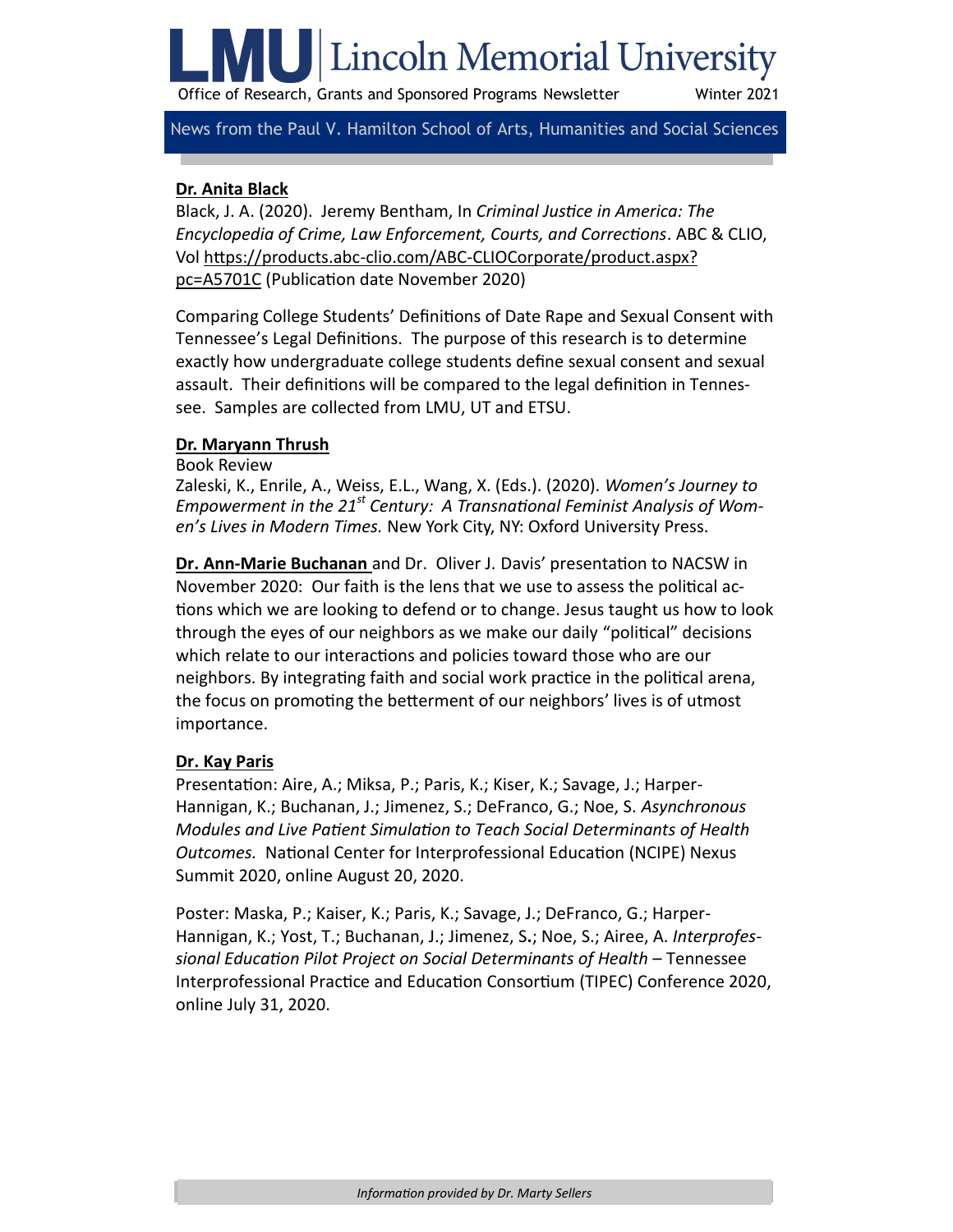

Office of Research, Grants and Sponsored Programs Newsletter Winter 2021

News from the Paul V. Hamilton School of Arts, Humanities and Social Sciences

## **Dr. Tom Bragg**

"Emma Robinson." Peer-reviewed article, Palgrave Women Writers anthology.

Ed., Lesa Scholl. Forthcoming. (provides an overview of Emma Robinson's life and career, a novelist and playwright of the mid-Victorian period)

#### **Dr. Rebecca Brackmann**

"Medievalism, Medicine, and William Somner's *Dictionarium Saxonico-Latino-Anglicum*." Festschrift in honor of Charles D. Wright. ARC Humanities Press. Forthcoming.

External program reviewer for the Humanities and Law program at the John Jay School of Criminal Justice.

### **Dr. Abigail Heiniger**

Fairy Tales from the Margins*: Collection of Primary Texts*. Volumes 1-4. Abigail Heiniger, ed. Under contract with Routledge Press. Fall 2021. *The Lost Slipper: Disenchanting Fairy Tales and Colonial Master Narratives 1850 – 1980*. Under contract with Wayne State Press. Fall 2023 "The British Empire's Lost Slipper: Dangerous Irish Cinderellas." *Contemporary Fairy Tale Magic*, Lydia Brugué, ed. 2020.

#### **Dr. Jacques Debrot**

"Bad Astronauts" accepted for publication by the literary magazine *The Opiate.* sentient chimpanzee, a space station homicide, and a love rivalry--all played out 100 miles above the moon's desolate gray surface.

#### **Patrick Wensink**

"Has COVID Killed the Mall Santa?" *American Consequences Magazine,*  December 17, 2020 Illuminates a readers understanding of the economic impact of COVID-19 on face-to-face seasonal work.

[https://americanconsequences.com/covid](https://americanconsequences.com/covid-killed-mall-santa-patrick-wensink/)-killed-mall-santa-patrick-wensink/

#### **Mrs. Natalie Sweet**

University of Georgia Press, *Buying and Selling Civil War Memory in Gilded Age America* "Marketing the 'Great Hero:' Duke Cigarette's Short Histories of Civil War Generals' Lives." Link to the upcoming publication: [https://](https://nam12.safelinks.protection.outlook.com/?url=https%3A%2F%2Fugapress.org%2Fbook%2F9780820359656%2Fbuying-and-selling-civil-war-memory-in-gilded-age-america%2F&data=04%7C01%7CMartin.Sellers%40lmunet.edu%7C419e2e69e62f4431ddf208d8b1bd26b3%7Cd3ef1a875daf4b) [ugapress.org/book/9780820359656/buying](https://nam12.safelinks.protection.outlook.com/?url=https%3A%2F%2Fugapress.org%2Fbook%2F9780820359656%2Fbuying-and-selling-civil-war-memory-in-gilded-age-america%2F&data=04%7C01%7CMartin.Sellers%40lmunet.edu%7C419e2e69e62f4431ddf208d8b1bd26b3%7Cd3ef1a875daf4b)-and-selling-civil-war-memory-ingilded-age-[america/](https://nam12.safelinks.protection.outlook.com/?url=https%3A%2F%2Fugapress.org%2Fbook%2F9780820359656%2Fbuying-and-selling-civil-war-memory-in-gilded-age-america%2F&data=04%7C01%7CMartin.Sellers%40lmunet.edu%7C419e2e69e62f4431ddf208d8b1bd26b3%7Cd3ef1a875daf4b)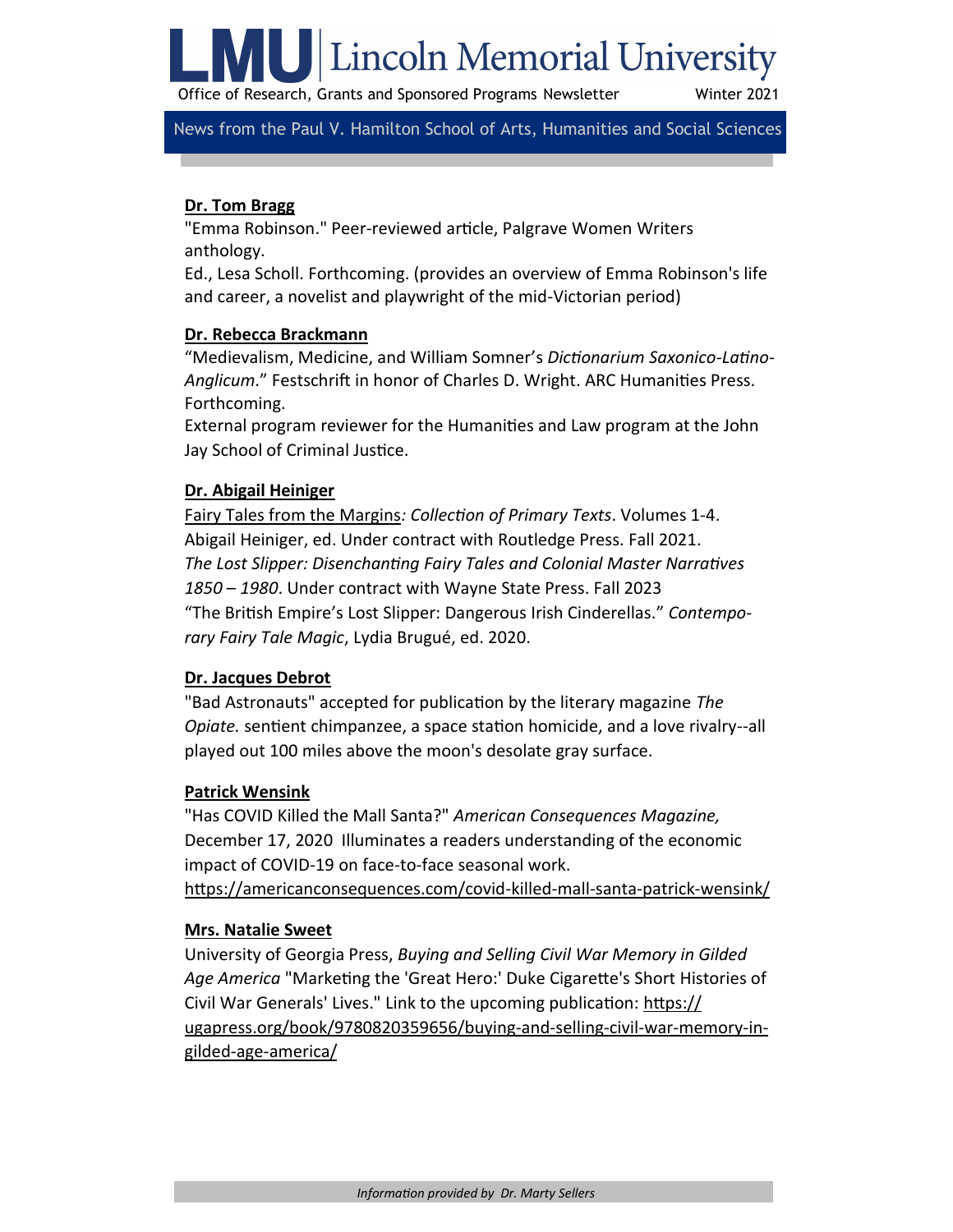**ILL** Lincoln Memorial University

Office of Research, Grants and Sponsored Programs Newsletter Winter 2021

News from the Paul V. Hamilton School of Arts, Humanities and Social Sciences

### **Dr. Charlie Hubbard**

Appalachian College Association Grant; The Generational Struggle of an African American Family Pursuing Freedom and equality in the 19<sup>th</sup> Century America.

"The Convoluted and Controversial Journey of a Lincoln Statue", *The Lincoln Lore*, Winter 2020.

**Dr. Michael Giles** Drawing published in *Pigeon Parade Quarterly* Vol. 2,

January 2021.

Juried Exhibitions

2019, "Ansiedad y Pertenencia (Anxiety and Belonging): Latinx, Tennessee and the World", Co-curators Dr. Felipe De Oliviera Fiuza and Karlota Contreras -Koterbay, Slocumb Galleries, East Tennessee State University, Johnson City, TN.

### **Dr. Charlie Gee**

"Golden Age, Era of Decline, or Both? Producing Professional Media Changing Times." (2019). Panel session at Broadcast Education Association conference, April 9, Las Vegas, NV.

"Where in the World Would You Like to Teach Journalism?" (2019). Panel session at Broadcast Education Association conference, April 9, Las Vegas, NV. "The Science of Fake News." (2019). UT Science Forum. University of Tennessee-Knoxville, February 8, Knoxville, TN.

#### **Dr. Sandra Weems**

Dr. Weems recently represented LMU's Honors Scholars Program by hosting and moderating a session at the Tennessee Collegiate Honors Council 2021 Conference, held virtually. Five Honors Scholars presented at the conference, along with honors students from 11 other institutions in Tennessee.

Emily Roark presented, "No Child Left Behind (NCLBA) and Every Student Succeeds Act (ESSA): Why They Are Not Entirely Effective Sara Hopkins presented, "A Brief Overview of the Pathophysiology of Parkinson's Disease"

Jarvis Pennington presented, "Characterization of the Lumbar Arteries in Relationship to Lateral Lumbar Interbody Fusion Surgical Landmarks" Kurtis Orrson presented, "COVID-19 and the US Stock Market" Emma Cummings presented, "A Comparative SEM Survey of Microsurgically Manipulated Estuarine Copepods Labidocera aestiva and Acartia tonsa"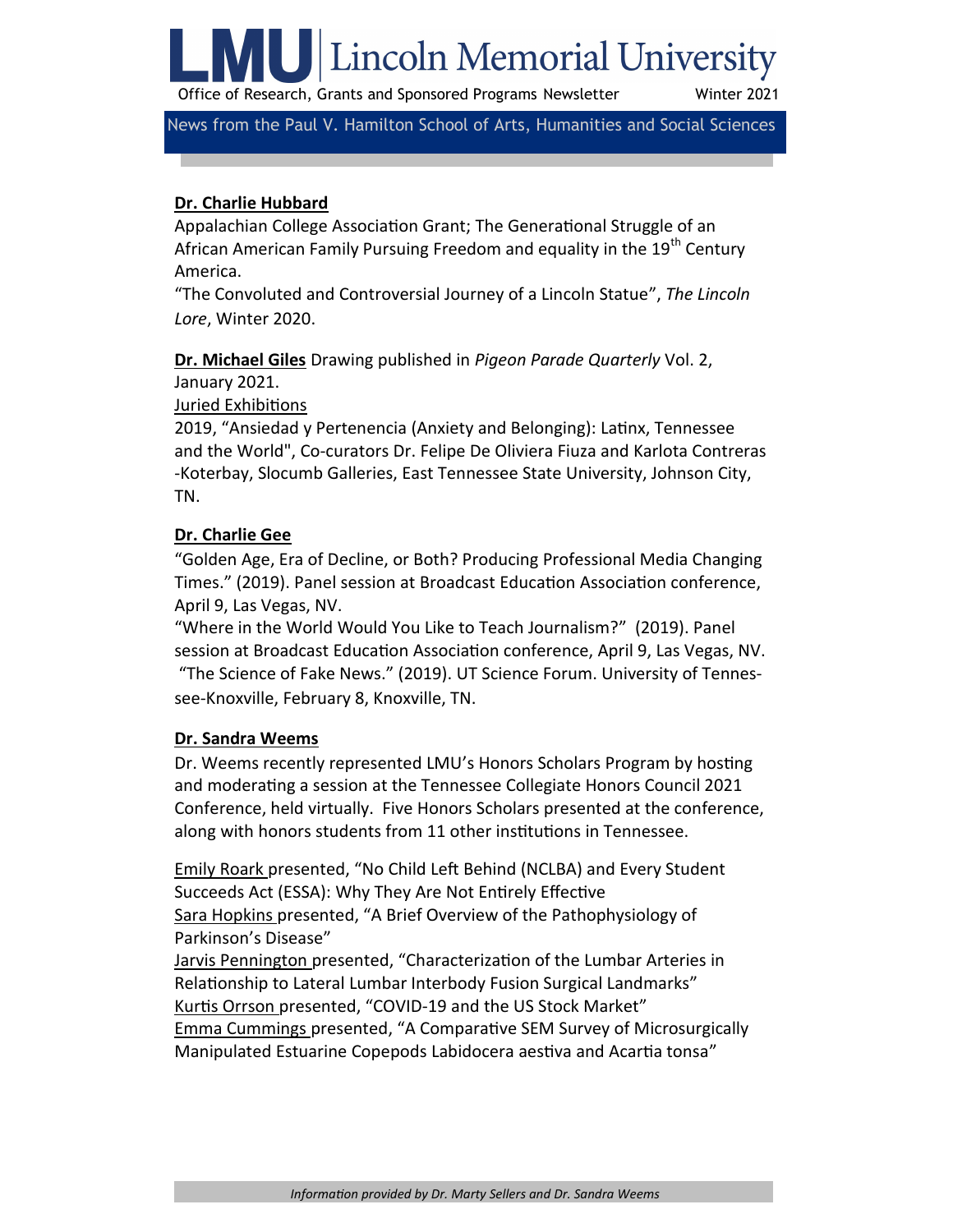# | U Lincoln Memorial University

Office of Research, Grants and Sponsored Programs Newsletter Winter 2021

#### **Recent Submissions and Awards**

#### **Recent Grant Submissions:**

Regina Burns and Bridget Welch submitted a proposal to the William and Helen Thomas Foundation for scholarship support.

The College of Veterinary Medicine submitted a proposal to the U. S. Department of Agriculture, National Institute of Food and Agriculture.

John McCook submitted three proposals to the Department of Education for the Grow Your Own Competitive Grant.

Paul Wood submitted a proposal to the National Institutes of Health (NIH) as a sub-awardee on a grant with Oregon Health & Science University.

Jeff Martin submitted a proposal to Renew Research, LLC.

Jason Fowler submitted a proposal to the National Science Foundation (NSF) as a sub-awardee on a grant with the University of South Carolina, Columbia.

Cathy Eldahan submitted a proposal to the Tennessee Arts Commission.

Whitney Kistler submitted a proposal to the American Honda Foundation.

Lauren Wisnieski submitted a proposal to The Human Animal Bond Research Institute (HABRI).

Seven students, along with their faculty mentors, submitted proposals to the Appalachian College Association for the Ledford Scholars:

Lena Watson, Eli Tate and Jarvis Pennington with faculty mentor Dr. LaRoy Brandt

Evan Collett and Emily Roark with faculty mentor Dr. Barbara Shock Caitlin Davidson with faculty mentor, Dr. Aggy Vanderpool Ian Cook with faculty mentor, Dr. Whitney Kistler

# **Recent Grant Awards:**

U. S. Department of Agriculture, National Institute of Food and Agriculture (USDA—NIFA)

U. S. Department of Education, Student Support Services (SSS)

State of Tennessee, High Visibility Grant

Tennessee Department of Education, Grow Your Own Grant for Rural **Schools** 

Tennessee Department of Education, Grow Your Own Grant for Title I Schools

Tennessee Department of Education, Grow Your Own Grant for Urban, Suburban and Rural Schools

Tennessee Arts Commission, COVID-19 Arts Resilience

# *CONGRATULATIONS!*